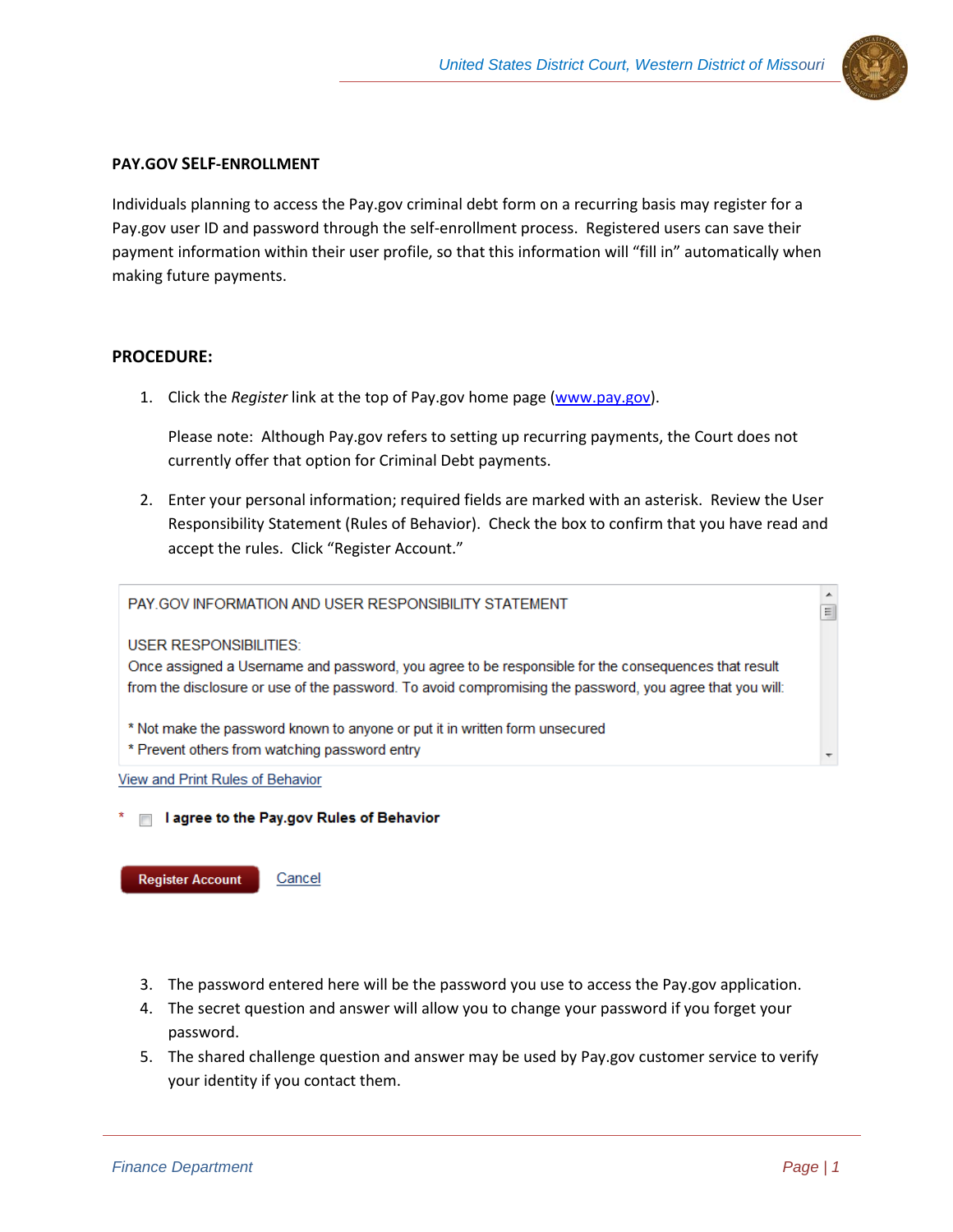

6. Click the "Submit" button to complete your registration. A confirmation message will be displayed.

## **Self Enrollment Complete**

You have successfully registered with Pay.gov. Please log back in with your username John Smith0 and the password you entered on the registration screen.

 The data is stored in your user profile and may be accessed by clicking on the *My Account* link when you are logged in. You will be asked to go to the home page and log in using the username generated for you and the password you just created.

7. After logging in, the User Center screen for self-enrolled users is displayed.

|                                                                              |                          | <b>Need Help?</b><br><b>Customer Service</b>                                                                                                                                                                                                                                                           |
|------------------------------------------------------------------------------|--------------------------|--------------------------------------------------------------------------------------------------------------------------------------------------------------------------------------------------------------------------------------------------------------------------------------------------------|
| <b>Payment Activity</b>                                                      |                          |                                                                                                                                                                                                                                                                                                        |
| payments.                                                                    |                          |                                                                                                                                                                                                                                                                                                        |
| <b>View Payment Activity</b>                                                 |                          | <b>Contact: Pay.gov Customer</b><br>Service                                                                                                                                                                                                                                                            |
|                                                                              |                          | <b>Email:</b> Click to email                                                                                                                                                                                                                                                                           |
| An access code is used to gain access to<br>the button below to get started. |                          | Phone: 800-624-1373 or<br>216-579-2112                                                                                                                                                                                                                                                                 |
| <b>Enter Access Code</b>                                                     |                          |                                                                                                                                                                                                                                                                                                        |
| <b>Payment Accounts</b>                                                      |                          |                                                                                                                                                                                                                                                                                                        |
|                                                                              |                          |                                                                                                                                                                                                                                                                                                        |
|                                                                              | <b>Enter Access Code</b> | Welcome to Pay.gov. This area is designed to allow self management and administration of your Pay.gov<br>View historical payments and manage pending<br>Pay.gov resources. If you have one, please click<br>Manage your stored payment accounts which<br>allow you to make payments faster and easier. |

Through the User Center, self-enrolled users may search for and view forms that they have save and submitted, view pending payments, view public reports, and view and edit their user profile.